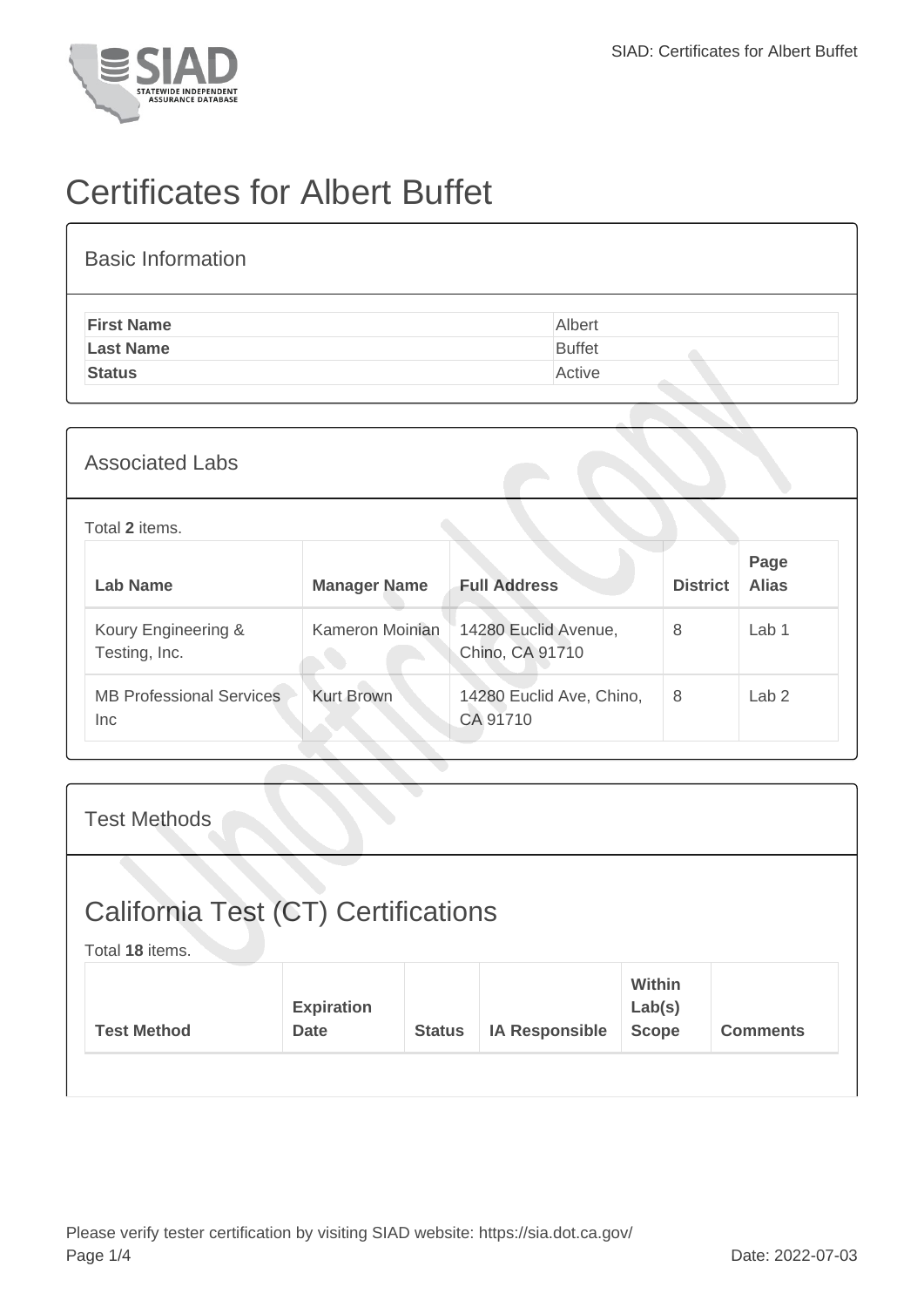

| <b>Test Method</b>                                                            | <b>Expiration</b><br><b>Date</b> | <b>Status</b>  | <b>IA Responsible</b>         | <b>Within</b><br>Lab(s)<br><b>Scope</b> | <b>Comments</b>   |
|-------------------------------------------------------------------------------|----------------------------------|----------------|-------------------------------|-----------------------------------------|-------------------|
| CT 106 Definitions -<br>Specific Gravity (SpG)                                | 2022-02-10                       | Expired        | <b>Ashley Shaw</b>            | Lab $1,$<br>Lab <sub>2</sub>            | (No<br>comments)  |
| CT 125 AGG Sampling -<br><b>AGGREGATES (JTCP -</b><br><b>HMA I / S&amp;A)</b> | 2019-11-15                       | <b>Expired</b> | Seree Yenjai                  | Lab $1,$<br>Lab <sub>2</sub>            | (No<br>comments)  |
| CT 125 HMA Sampling -<br>HMA (JTCP - HMA I)                                   | 2019-11-15                       | <b>Expired</b> | Seree Yenjai                  | Lab <sub>2</sub>                        | (No<br>comments)  |
| CT 204 LL, PL, PI                                                             | 2021-02-06                       | <b>Expired</b> | Majid Fahrtosh                | Lab $1,$<br>Lab <sub>2</sub>            | (No<br>comments)  |
| CT 206 SpG &<br><b>Absorption - Coarse</b><br>Aggregates                      | 2021-02-06                       | <b>Expired</b> | Majid Fahrtosh                | Lab $1,$<br>Lab <sub>2</sub>            | (No<br>comments)  |
| CT 207 SpG &<br>Absorption - Fine<br>Aggregates                               | 2021-02-06                       | Expired        | Majid Fahrtosh                | Lab $1$ ,<br>Lab <sub>2</sub>           | (No)<br>comments) |
| CT 231 Relative<br>Compaction - Nuclear<br>Gage                               | 2022-02-10                       | Expired        | <b>Ashley Shaw</b>            | Lab $1,$<br>Lab <sub>2</sub>            | (No<br>comments)  |
| CT 504 Air Content of<br>PCC - Pressure Method<br>(JTCP - PCC)                | 2020-07-18                       | <b>Expired</b> | <b>Biplab</b><br>Bhattacharya | Lab $1$ ,<br>Lab <sub>2</sub>           | (No<br>comments)  |
| CT 518 Unit Weight -<br>PCC (JTCP - PCC)                                      | 2020-07-18                       | <b>Expired</b> | <b>Biplab</b><br>Bhattacharya | Lab $1,$<br>Lab <sub>2</sub>            | (No<br>comments)  |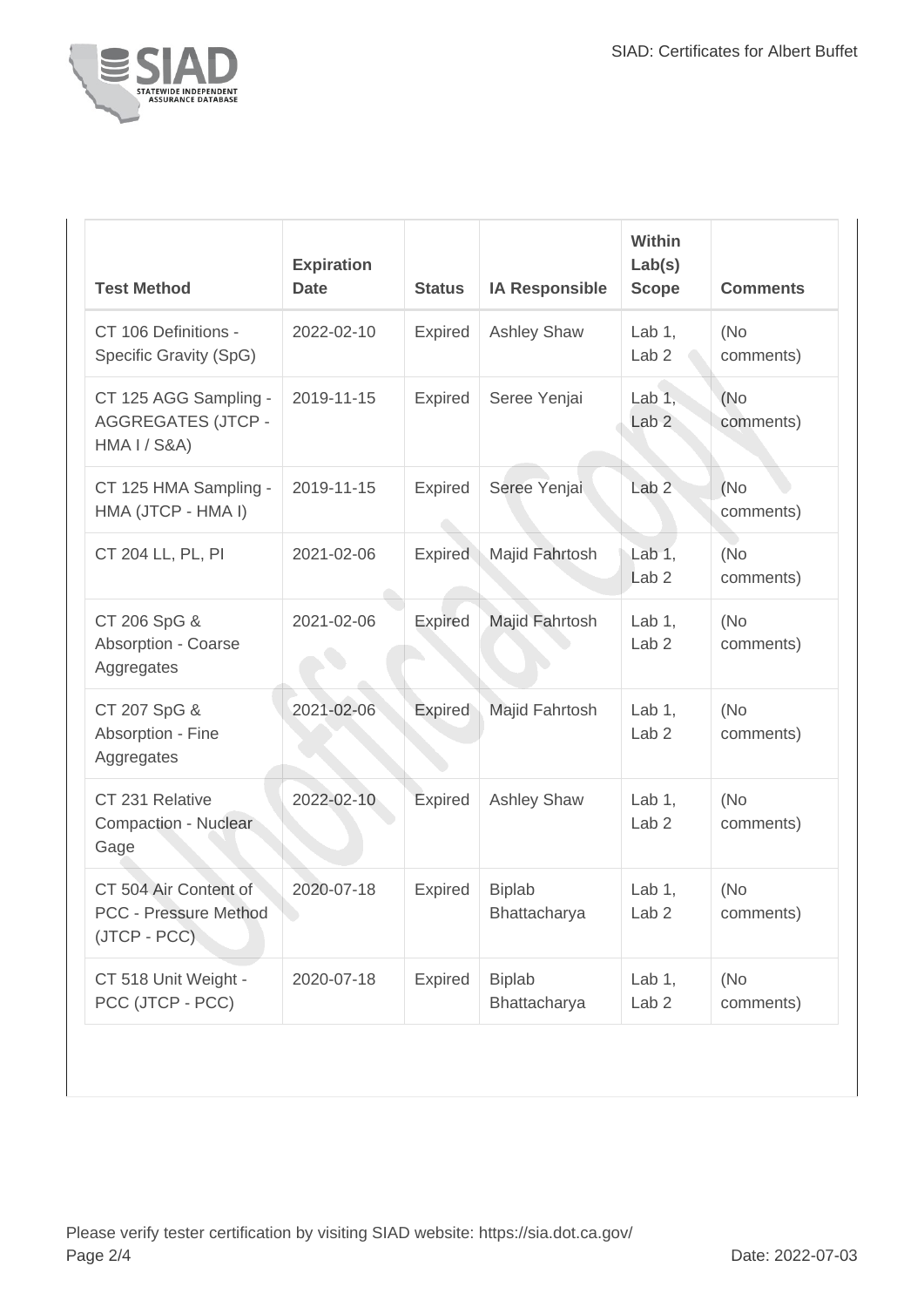

| <b>Test Method</b>                                                                            | <b>Expiration</b><br><b>Date</b> | <b>Status</b>  | <b>IA Responsible</b>         | Within<br>Lab(s)<br><b>Scope</b>       | <b>Comments</b>   |
|-----------------------------------------------------------------------------------------------|----------------------------------|----------------|-------------------------------|----------------------------------------|-------------------|
| CT 523.1 Section B.1 &<br><b>B.2 Flexural Strength</b><br>(Field Fabrication)<br>(JTCP - PCC) | 2019-11-15                       | Expired        | Seree Yenjai                  | Lab $1,$<br>Lab <sub>2</sub>           | (No<br>comments)  |
| CT 523.2 Section B.3<br>Flexural Strength (Lab<br>Test)                                       | 2019-11-15                       | <b>Expired</b> | Seree Yenjai                  | Lab $1$ ,<br>Lab <sub>2</sub>          | (No<br>comments)  |
| CT 524 Flexural<br>Strength of Rapid<br>Strength - PCC                                        | 2019-11-15                       | <b>Expired</b> | Seree Yenjai                  | Lab <sub>1</sub> ,<br>Lab <sub>2</sub> | (No)<br>comments) |
| CT 533 Ball Penetration<br>- PCC                                                              | 2021-02-06                       | <b>Expired</b> | Majid Fahrtosh                | Lab $1$ ,<br>Lab <sub>2</sub>          | (No<br>comments)  |
| CT 539 Sampling Fresh<br>Concrete (JTCP - PCC)                                                | 2020-07-18                       | <b>Expired</b> | <b>Biplab</b><br>Bhattacharya | Lab $1$ ,<br>Lab <sub>2</sub>          | (No)<br>comments) |
| CT 540 Making<br>Cylinders - PCC (JTCP-<br>PCC)                                               | 2020-07-18                       | <b>Expired</b> | <b>Biplab</b><br>Bhattacharya | Lab $1$ ,<br>Lab <sub>2</sub>          | (No<br>comments)  |
| CT 543 Air Content of<br><b>PCC - Volumetric</b><br>Method (JTCP - PCC)                       | 2020-07-18                       | <b>Expired</b> | <b>Biplab</b><br>Bhattacharya | Lab $1,$<br>Lab <sub>2</sub>           | (No<br>comments)  |
| CT 556 Slump - PCC<br>(JTCP - PCC)                                                            | 2020-07-18                       | <b>Expired</b> | <b>Biplab</b><br>Bhattacharya | Lab $1,$<br>Lab <sub>2</sub>           | (No<br>comments)  |
| CT 557 Temperature -<br>PCC (JTCP - PCC)                                                      | 2020-07-18                       | <b>Expired</b> | <b>Biplab</b><br>Bhattacharya | Lab $1,$<br>Lab <sub>2</sub>           | (No<br>comments)  |